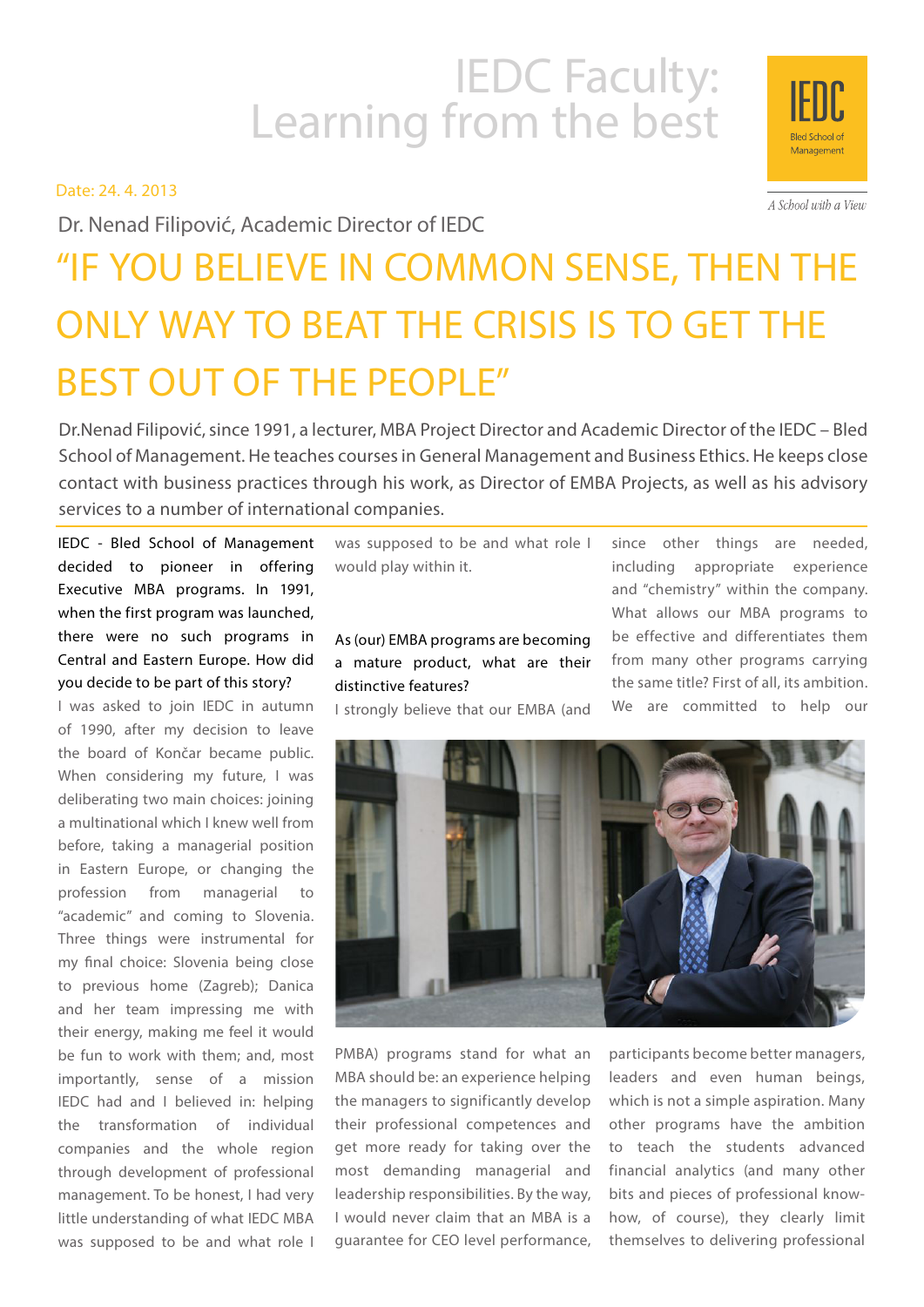analytical toolkit. As important as analytics and the whole rational side of management are, they are far, far away from things needed to be really good at the top of an organization. Our programs are also quite unique in the balance of topics covered, in quality of the educators, in beauty of the setting (both IEDC facilities and Bled), in total dedication of the staff and in the effectiveness of learning methodologies used (what in good old days was called "pedagogy"). These features make them stay high in the global relations. On the regional level, we should also add the international mindset and high quality of the discussions held both in the classroom and outside of it.

You are definitely not a classical university professor. As Director of EMBA Projects you have supervised more than 200 consulting projects, you are an advisor to a number of international companies, a personal mentor to CEOs and a supervisor; you keep close contact with business practices through your work. What is the main advantage of it for you and your students?

Our MBA programs are designed for management practitioners, not academics. Our participants have to go back and apply what they have learned, often in highly delicate situations. I feel responsible for the relevance of the learning I facilitate. I have to be up-to-date with my understanding of the real world they belong to and the issues they face. Of course, I also must be able to help them with conceptual thinking about these issues, but that is only part of the story. I first of all have to be judged by them as a credible partner in learning, I then have to find an effective way to bring over my insights as well as to create space for them generating their won ones. All of that would be practically impossible

would I not spend enough time and effort working "in the field".

#### What is your favorite memory from the class?

Every single time people open up to share and I feel the energy of the whole class grow.

#### ABOUT NENAD FROM ALUMNI

«Nenad Filipović offers a unique combination of longstanding, handson business experience and deep, analytical thinking. This makes class discussions - whether based on his own experiences or on questions posed by fellow classmates - a very inspirational academic experience.», Jan Kettnaker, Managing Director South East Europe, Dometic Group, Sweden, EMBA 2011

# You were named for the Professor of the year for many times by IEDC's students. What inspires you in the teaching process?

When at the end of the day you feel it was worth.

#### What is the best piece of advice given to you by a teacher?

When I graduated in computer sciences and stayed at the university as teaching assistant, my first boss told us, "young Turks" a story of him grading an exam at home. He was very young at the time, proud of being an assistant professor and giving the students tough time. As he graded the exam, he kept commenting how bad the results were. His five year old son approached him and said "Papa, did you consider to teach them first and only then give them exam?" That short sentence reminds me of the very essence of my job and is the best advice I can pass on to younger colleagues.

### How do you define your success and how the success of (your) MBA students?

I assume you are asking me about professional success, but I would answer more generally. I would be very happy that, when I leave the stage, I leave something behind me. Since I do not build bridges or compose, what I can leave behind are people whom I helped to be better human beings and more successful business leaders.

# Name three reasons, why companies should invest in general employee talent development, despite the global recession?

If you believe that "money talks", then a good argument is the research showing that the stock price of companies which are consistently on the Fortune list of best employers significantly outperforms the Fortune 500 index, recession or no recession. If you are more in favor of academic jargon, then consider what else besides employee talent (including competences and motivation) matches the definition of resources providing sustainable competitive advantage: valuable, rare, inimitable and nonsubstitutable. Finally, if you believe in common sense, then the only way to beat the crisis is to get the best out of the people.

# Do you notice any difference in students you taught 20 years ago and more recent ones? How has focus of their needs and interests changed

I notice many changes, probably too many to discuss them in detail here and now. Two big ones: these days they come better equipped with basic managerial know-how and more experienced, so we can go further and move faster. On the less positive side, many are more cynical and live less balanced life. The fact that we do not belong to the same generation